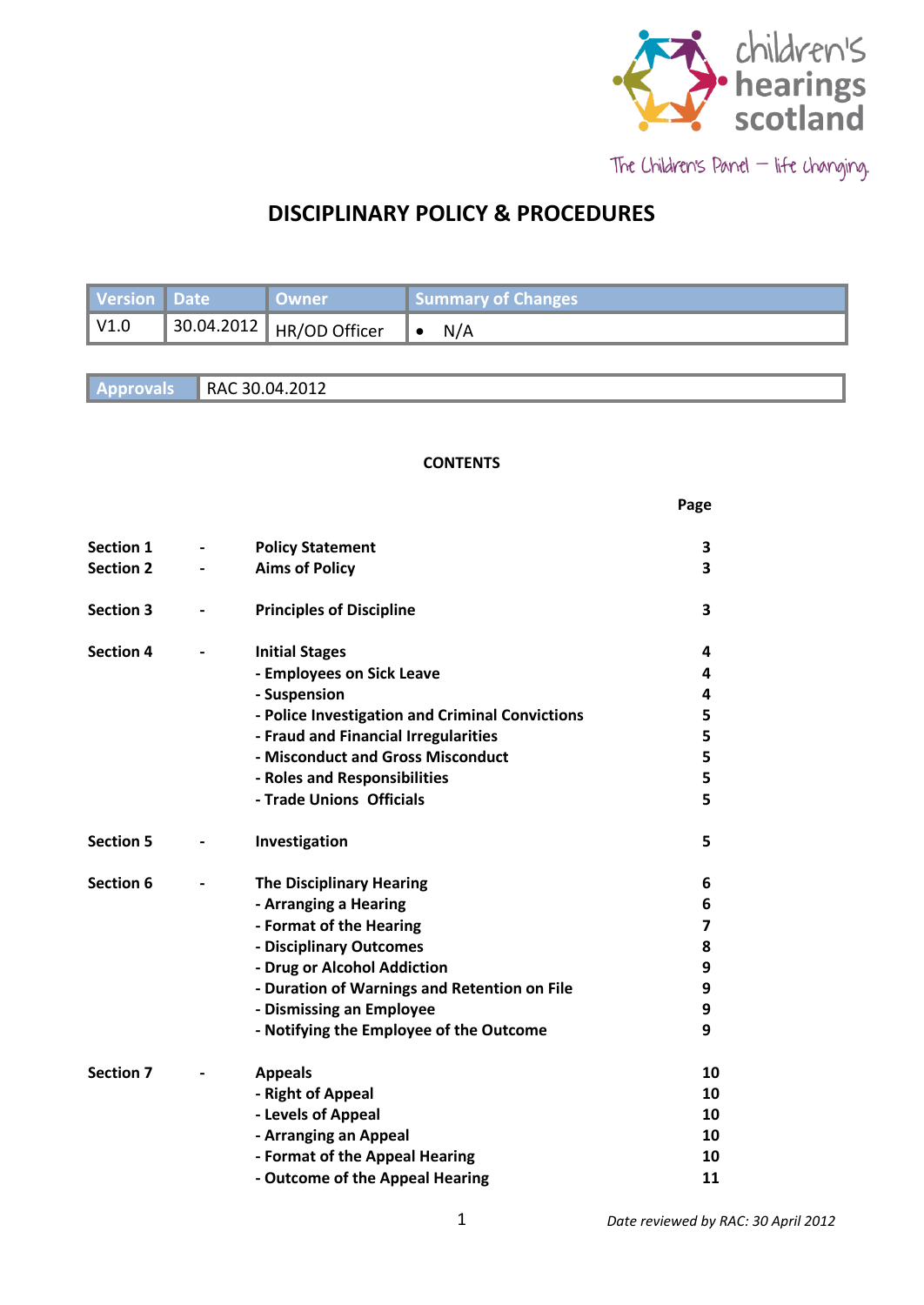|                   |                              | - Notifying the Employee of the Outcome | 11 |
|-------------------|------------------------------|-----------------------------------------|----|
| <b>Section 8</b>  | $\blacksquare$               | <b>Executive Management Team</b>        | 11 |
| <b>Section 9</b>  | -                            | <b>Review</b>                           | 11 |
| <b>Appendix A</b> | $\qquad \qquad \blacksquare$ | <b>Misconduct and Gross Misconduct</b>  | 13 |
| <b>Appendix B</b> | $\overline{\phantom{a}}$     | <b>Flowchart of Process</b>             | 14 |

**1.**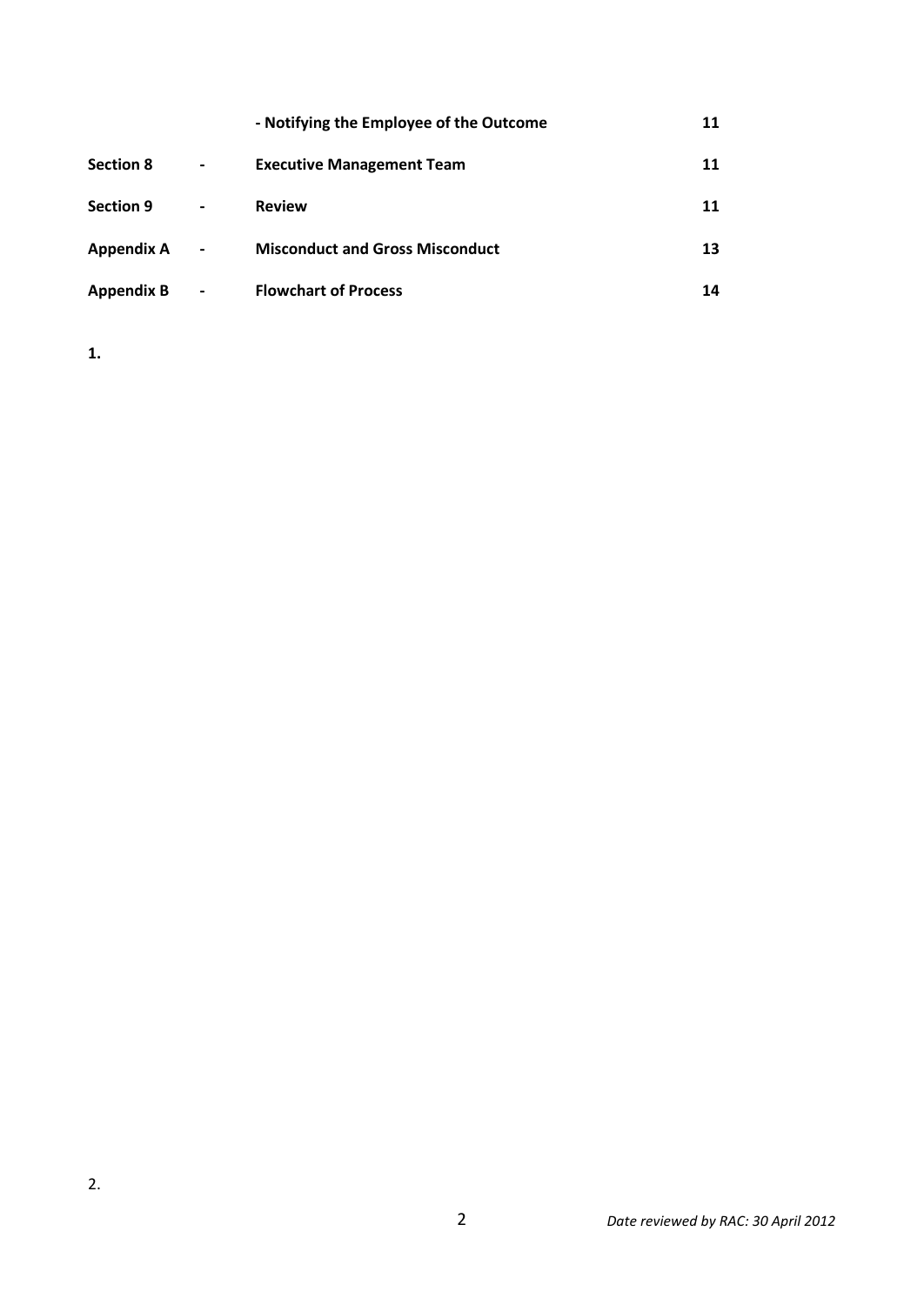3.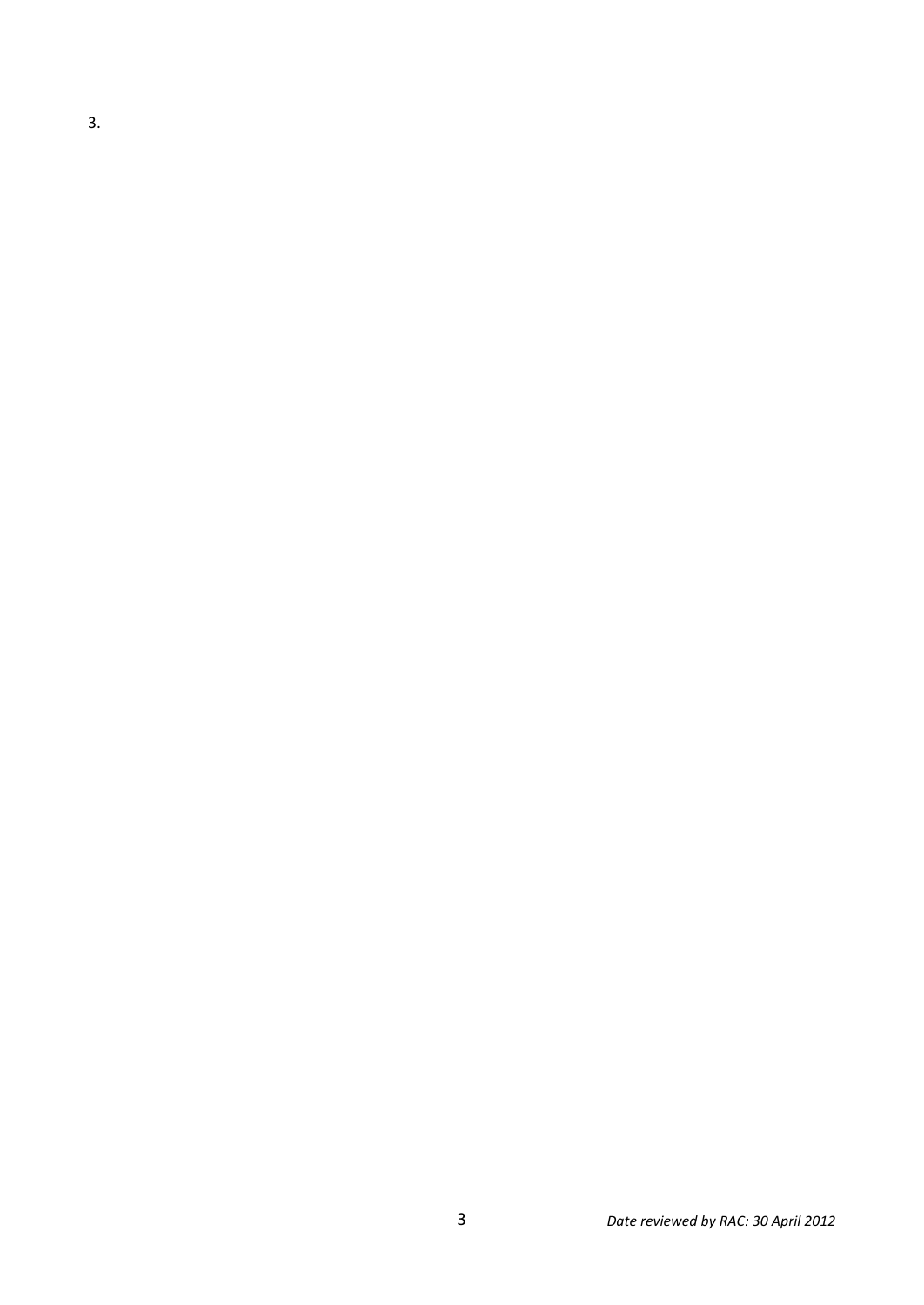# **4. Policy Statement**

- 1.1 This Disciplinary Policy and Procedure applies to all employees of CHS and its main aim is to promote fairness, equity and consistency in the treatment of all employees. The Disciplinary Policy and Procedure helps CHS to operate effectively and to set standards of conduct and performance at work. It helps to ensure all employees are aware of the standards of behaviour expected of them, and that they adhere to these standards.
- 1.2 In addition, the Disciplinary Policy and Procedure provides a fair and consistent method of dealing with any failure to achieve acceptable standards of conduct or performance and can help an undisciplined or poorly performing employee to become effective again. The purpose of the Policy is not to be punitive, but rather to provide a method of encouraging improvement.

# **2. Aims of Policy**

- 2.1 The aims of this Policy and Procedure are to:
	- promote fairness, equity and consistency in the treatment of individuals
	- to ensure employees are aware of and adhere to acceptable standards of conduct and performance at work
	- provide a fair and consistent method of dealing with any failure to maintain acceptable standards of conduct or performance
	- ensure CHS' employee relations approach complies with legislation and best practice.

# **3. Principles of Discipline**

- 3.1 Regardless of the situation, the following general principles will help to ensure the matter is managed more effectively:
	- $\bullet$  Fairness and Consistency it is essential to ensure the credibility of the Disciplinary Policy and Procedure. The attitude and conduct of employees will be affected if managers are not seen to apply the same rules and considerations to each case. It is important that managers deal with situations consistently, while balancing the need to consider each case on its individual merits. Rarely are two cases exactly the same, and two identical acts of misconduct may have different implications depending on the nature of the work, the seniority of the post and the circumstances in which the act occurred. In general, any decision to discipline an employee must be reasonable in the circumstances.
	- Promptness dealing with problems at an early stage is an effective way of reducing the risk of the matter escalating. In all cases, any potential disciplinary matter should be dealt with as quickly as possible and should not unreasonably delay meetings, decisions or confirmation of those decisions whilst still ensuring employees have reasonable notice of any disciplinary meetings.
	- Representation Staff have the right to be accompanied by a colleague or staff representative where they are required or invited to attend investigation meetings or disciplinary hearings. Although there is no specific right to be accompanied by a relative, it should be recognised that in some circumstances this may be appropriate. In all cases employees must be advised in writing of their right to representation. If the employee involved in the disciplinary issue is a Union Representative, the matter should be discussed with Human Resources and a Full-Time Official of appropriate union before the employee is interviewed.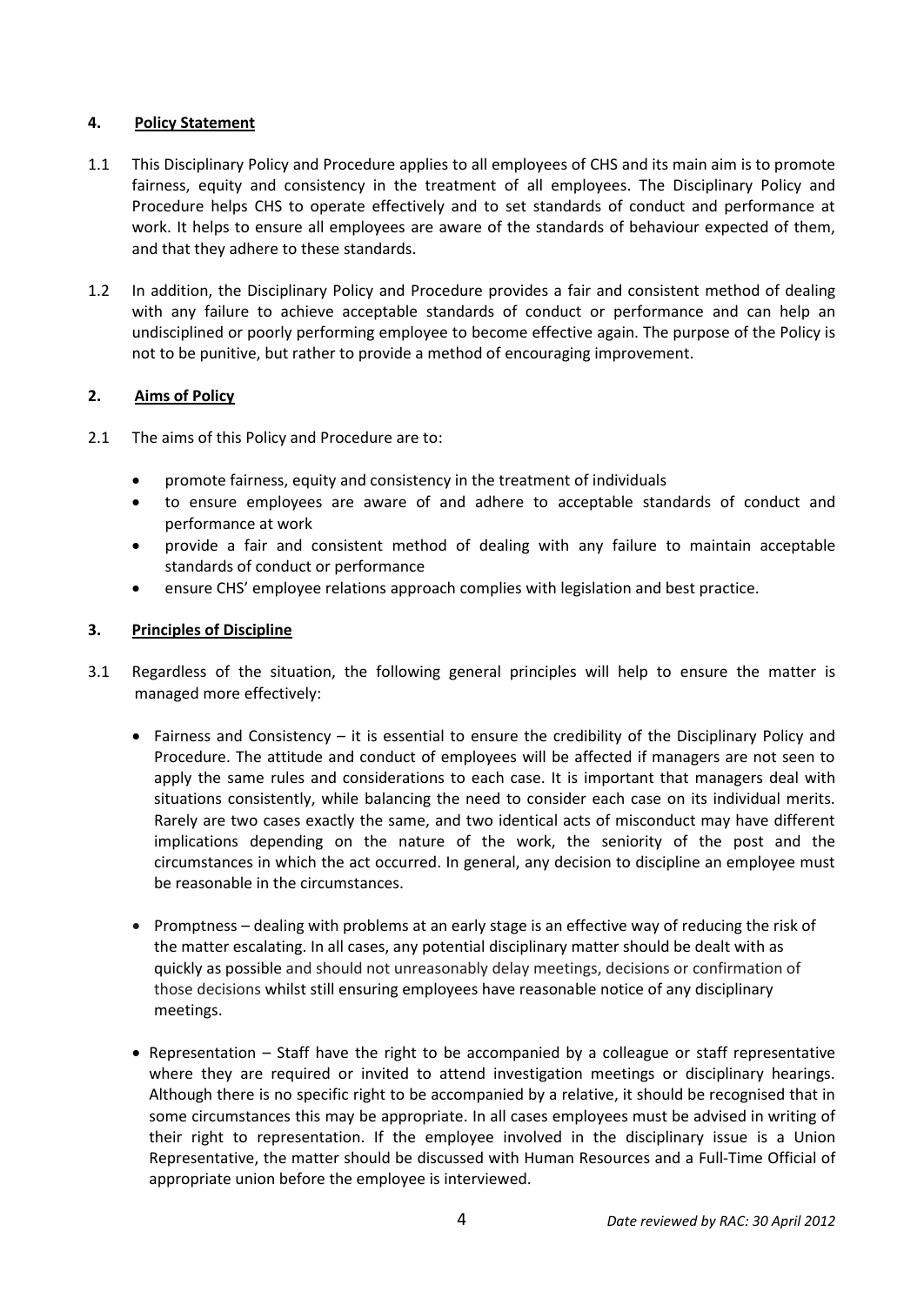## **4. Initial Stages**

- 4.1 This Policy and Procedure is designed for all managers who have responsibility for managing CHS employees. In order to ensure consistency and fairness throughout, it is necessary to follow the Disciplinary Policy and Procedure in all disciplinary cases. Failure to follow these procedures may result in an inability to impose a sanction, to an appeal overturning a decision reached at a hearing, or the loss of a case at Employment Tribunal.
- 4.2 Any issues in connection with capability or competence are more appropriately dealt with under the CHS' Capability Procedure.
- 4.3 In all cases you should discuss the issue with the HR Shared Services team who can provide advice, guidance and support. Assistance is available from Human Resources at all stages of this procedure which is shown as a flow chart at Appendix B.

# **4.4 Employees Absent on Sick Leave**

Where the employee concerned is absent on sick leave at any point during the investigation, hearing or appeal stages, it may be appropriate to refer the employee to Occupational Health for advice on their fitness to proceed with the process. This ensures that attendance at a meeting will not aggravate the medical condition in any way. In the event that the employee does not wish to attend or is unfit to attend, the meeting can be postponed or alternatively a written statement or a representative to act on the employee's behalf may be considered as a way forward. Where reasonable attempts to progress the matter fail, CHS has the right to proceed in the absence of the employee. Before proceeding on this basis advice should be sought from the HR Shared Services Team.

### **4.5 Suspension**

Where the allegation is particularly serious or where the continued presence of the employee in the workplace would be detrimental to the individual, colleagues or clients, or to the investigation itself, it may be necessary to suspend the employee. Suspension should only be used following advice from Human Resources, and only in cases which may be regarded as gross misconduct. It should only be considered where it is not possible to allow the employee to continue to work in their normal workplace and it is not appropriate to seek temporary redeployment elsewhere until the conclusion of the investigation.

Suspension is on full pay, which means normal pay including allowances continue to be paid. It should be emphasised that suspension is not a disciplinary sanction and as such there is no right of appeal.

The employee should be asked by the appropriate senior manager to attend a suspension meeting. The employee should be advised of the reason for the meeting, that is, the potential disciplinary allegations against them are being treated as gross misconduct, and that suspension is considered necessary. The manager should explain that a full investigation will be carried out and that due to the nature of the allegations it is necessary to suspend with pay during that process. The manager should not enter into any further discussion about the allegations or the employee's response to them at the suspension meeting. If possible, an indication of the likely duration of the suspension should be provided. Where appropriate, any keys, identity cards etc should be collected from the employee and the individual is required to leave the premises immediately. The details of the suspension meeting must then be confirmed in writing to the employee within 5 working days.

Where practical, a liaison person should be appointed to act as the suspended employee's point of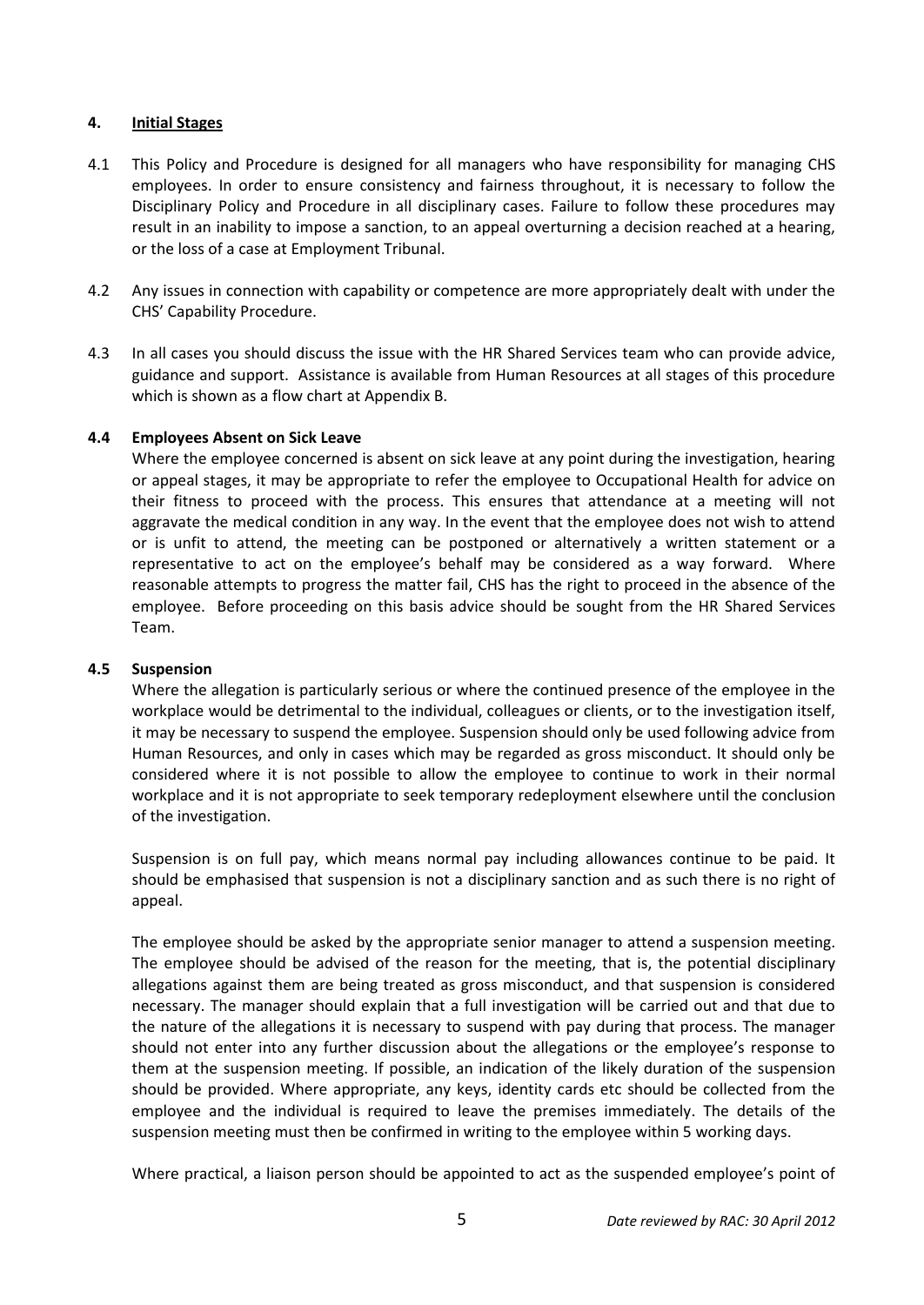contact during the period of suspension.

#### **4.6 Police Investigations and Criminal Convictions**

In cases where the employee may be involved in a potentially criminal situation, it may be appropriate to contact the police. For further information and advice, managers should contact HR in the first instance.

Any employee convicted of a criminal offence which may impact on their ability to fulfil the terms of their contract must advise their line manager as soon as possible. Managers should seek advice from HR in such circumstances.

In some cases the nature of an offence may mean it is appropriate to refer an employee to the Disqualified from Working with Children and/or Vulnerable Adult lists via Disclosure Scotland, or to the relevant professional body. Managers should seek advice from HR in such cases.

#### **4.7 Fraud and Financial Irregularities**

In cases of alleged fraud or suspected financial irregularities, the Finance and HR Managers should be consulted prior to any contact with the employee concerned.

#### **4.8 Misconduct and Gross Misconduct**

There are types of misconduct which will normally result in disciplinary action short of dismissal being taken in the first instance. The disciplinary action may take the form of a written warning or final written warning. The action taken will depend on the seriousness of the misconduct, the employee's current disciplinary record and any other relevant factors. A list of types of misconduct normally resulting in action short of dismissal is attached at Appendix A.

Gross misconduct is defined as conduct so serious that it may result in dismissal. A list of types of misconduct which may result in dismissal is also attached at Appendix A.

### **4.9 Roles and Responsibilities**

A disciplinary matter related to allegations of misconduct will normally be investigated by an appropriate manager determined by a Director or the Chief Executive, supported by HR Shared Services. Any subsequent disciplinary hearing will normally be chaired by a Director or independent Manager supported by HR Shared Services.

In cases of gross misconduct, the matter will normally be investigated by a Director, and any subsequent disciplinary hearing will be chaired by another Director or independent manager.

In all cases, managers must consult the HR Shared Services for advice before any action is taken.

#### **4.10 Trade Union Officials**

Whilst normal disciplinary standards apply to the conduct of trade union representatives/officials, any matter involving a trade union representative must be discussed with a Full-Time Trade Union Official prior to the disciplinary procedures being invoked.

#### **5. Investigation**

5.1 The first stage of all disciplinary procedures normally occurs when a matter of concern is brought to the attention of a line manager. The line manager, with advice from the HR Shared Services, will determine whether an investigation is appropriate. If so, two investigating officers will be appointed to begin a formal investigation as soon as possible: generally, the Line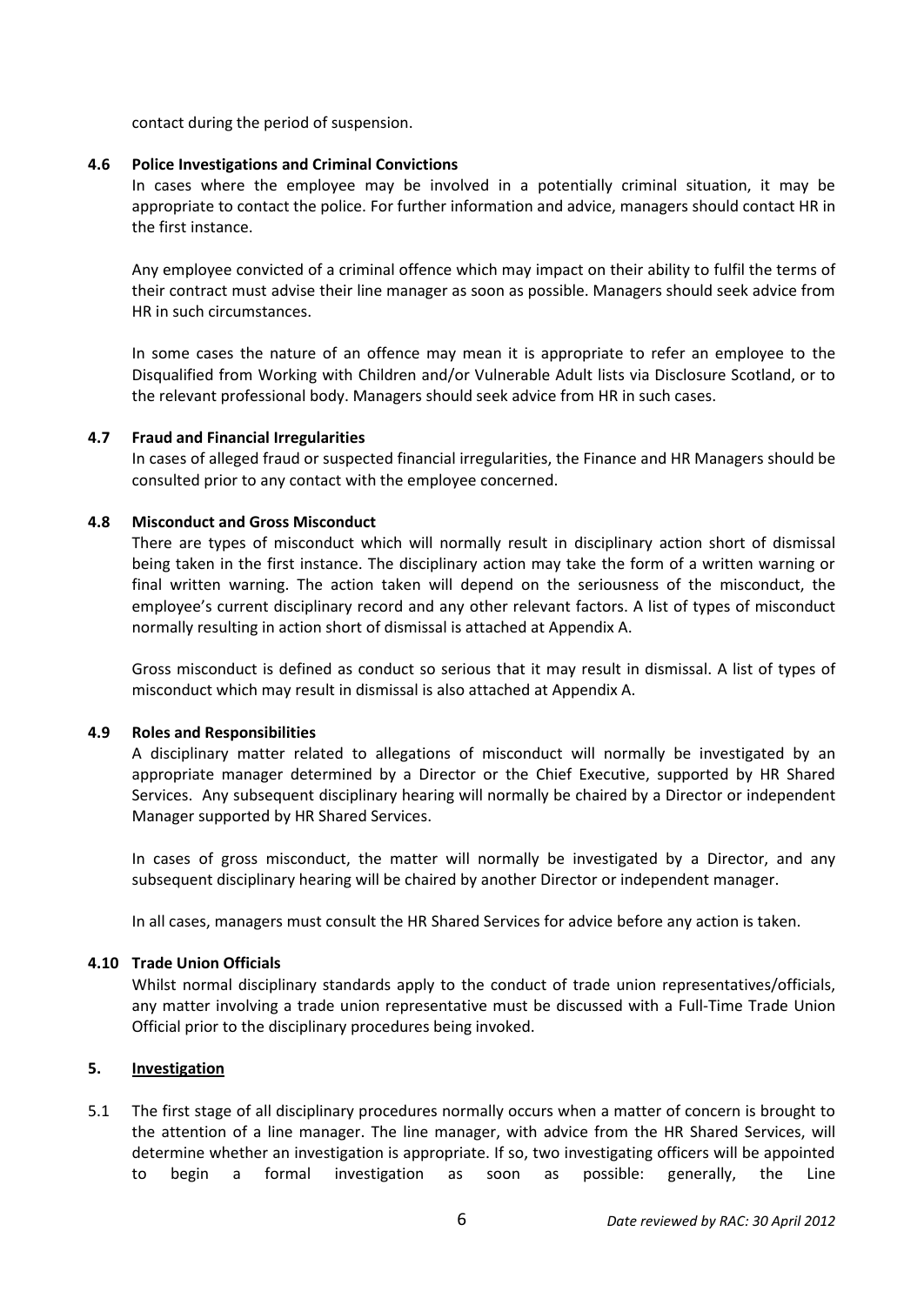Manager/Director/Independent Manager will be responsible for conducting the investigation, together with an HR Representative or another independent manager. In cases of gross misconduct normally the Director would conduct the investigation with a representative from HR Shared Services or another manager. (See para 4.9). To ensure objectivity, the manager should not be closely associated with the issue prior to carrying out the investigation. Where the manager has previous involvement, another manager should carry out the investigation. The importance of a thorough investigation in disciplinary matters cannot be over-emphasised as a failure to carry out a full investigation could lead to an unfair dismissal.

- 5.2 In all cases the relevant facts should be gathered as early as possible, including any relevant documentation and, where appropriate, statements from all parties involved. This process should be carried out as quickly and confidentially as circumstances permit. On completion of the investigation, the manager will produce a written investigation report outlining the facts, supporting evidence, mitigating circumstances and the recommendations. This will be presented to the disciplinary hearing, if a hearing is appropriate.
- 5.3 The following options may be considered as possible outcomes of the investigation:
	- **No further action** there may be no case to answer, or the matter may be so trivial that it is better to deal with it informally. In such cases, the line manager may need to reinforce standards and expectations of conduct.
	- **Counselling**  this is a more informal approach to address less serious disciplinary matters, involving a discussion between the employee and their line manager aimed at achieving an improvement in performance, standards or conduct. Managers should keep a record of discussions held and standards and timescales agreed in the employee's personal file. Managers should also provide the employee with a written copy of the outcome of the counselling meeting.
	- **Mediation** This is a process of bringing together two or more parties, facilitated by a trained mediator, to air their differences in a constructive manner. The aim would be to facilitate an informal settlement of the issues raised without the need for formal disciplinary action. Trained mediators are available to CHS and arrangements for mediation can be progressed through the HR Support Services.
	- **Arrange a disciplinary hearing** following the investigation the manager may conclude that a formal disciplinary hearing is the appropriate way to address the matter. See para 6.1 for details on arranging a hearing.

In all cases, following investigation the manager should advise the employee, together with any other parties involved in the investigation, what the next stage will be.

5.4 HR Shared Services will be available to provide advice at all stages of the disciplinary process, including the investigation. Full information on conducting an investigation can be found in the Manager's Guide to Conducting an Investigation document.

## **6. The Disciplinary Hearing**

### **6.1 Arranging a Hearing**

A disciplinary hearing must not be convened until the circumstances of the case have been fully investigated, and the investigation report and recommendations presented to the Line Manager/Director, who will then decide in consultation with a HR Support Services whether a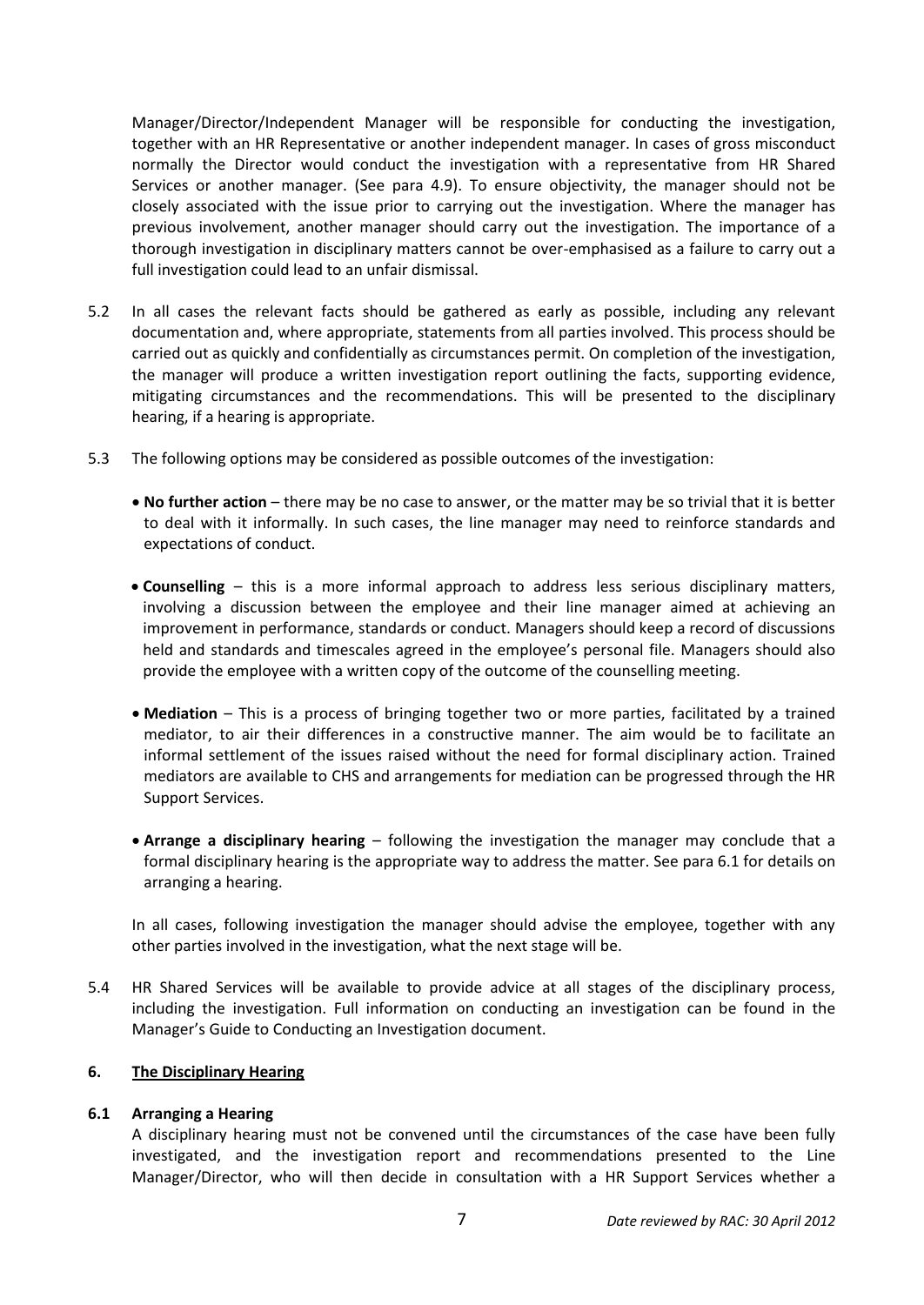disciplinary hearing is required.

If a disciplinary hearing is considered necessary, the employee concerned must be given at least five working days notice in writing of:

- the hearing and that it will be a formal disciplinary hearing;
- the time, date and venue;
- the nature of the allegations with specific details
- the potential outcomes ie whether the matter is considered misconduct or gross misconduct, and whether dismissal is a possibility;
- that witnesses may be present to give evidence;
- who will be present, including the names of any witnesses;
- the right to call witnesses or submit statement or other documents in response to the allegations;
- the right to be accompanied/represented at the hearing.

Where possible, all papers that will be considered at the hearing should be submitted by both parties in advance of the hearing.

It is recommended that the hearing is arranged as soon as possible after the conclusion of the investigation and within two weeks. Where delays do occur, the employee should be kept advised. An employee can request a delay in arranging the hearing and where reasonable this will be supported e.g. to secure a representative or time required to prepare their case.

The chairperson of the disciplinary hearing is responsible for writing to the employee and arranging a suitable venue. Separate rooms should also be available for the employee and management representatives in case of an adjournment. The manager presenting the case and the employee being called to the hearing are responsible for contacting any witness they may wish to call during the hearing. Where witnesses are employees of CHS they will be granted time off with pay to attend, but must advise their line manager in advance. The chairperson should also arrange for HR to be in attendance.

### **6.2 Format of the Hearing**

The chairperson of the hearing should introduce all parties, explaining everyone's role. If the employee does not have a representative present, ensure they are aware of the right to representation. If they choose not to have representation, the hearing can proceed. If the employee advises that they would like a representative present, the hearing should be adjourned and the employee given the opportunity to make arrangements. Ideally the hearing should be reconvened within 5 days.

The management representative attending the hearing to present the case will normally be the manager who led the investigation.

Once the hearing proceeds, the format should be explained along with the allegations against the employee. The employee should be asked at this stage if they accept the allegation(s). If the employee accepts the allegation(s) in full, the Chairperson should ask for any explanation and/or details of any mitigating circumstances. It may be helpful, depending on the circumstances, for the management representative to provide an outline of the case for information at this stage. It may be appropriate to then adjourn the hearing to allow a decision to be reached on what action, if any, is appropriate.

If the employee does not accept the allegation(s), the full hearing procedure should be followed. The format of the hearing is as follows: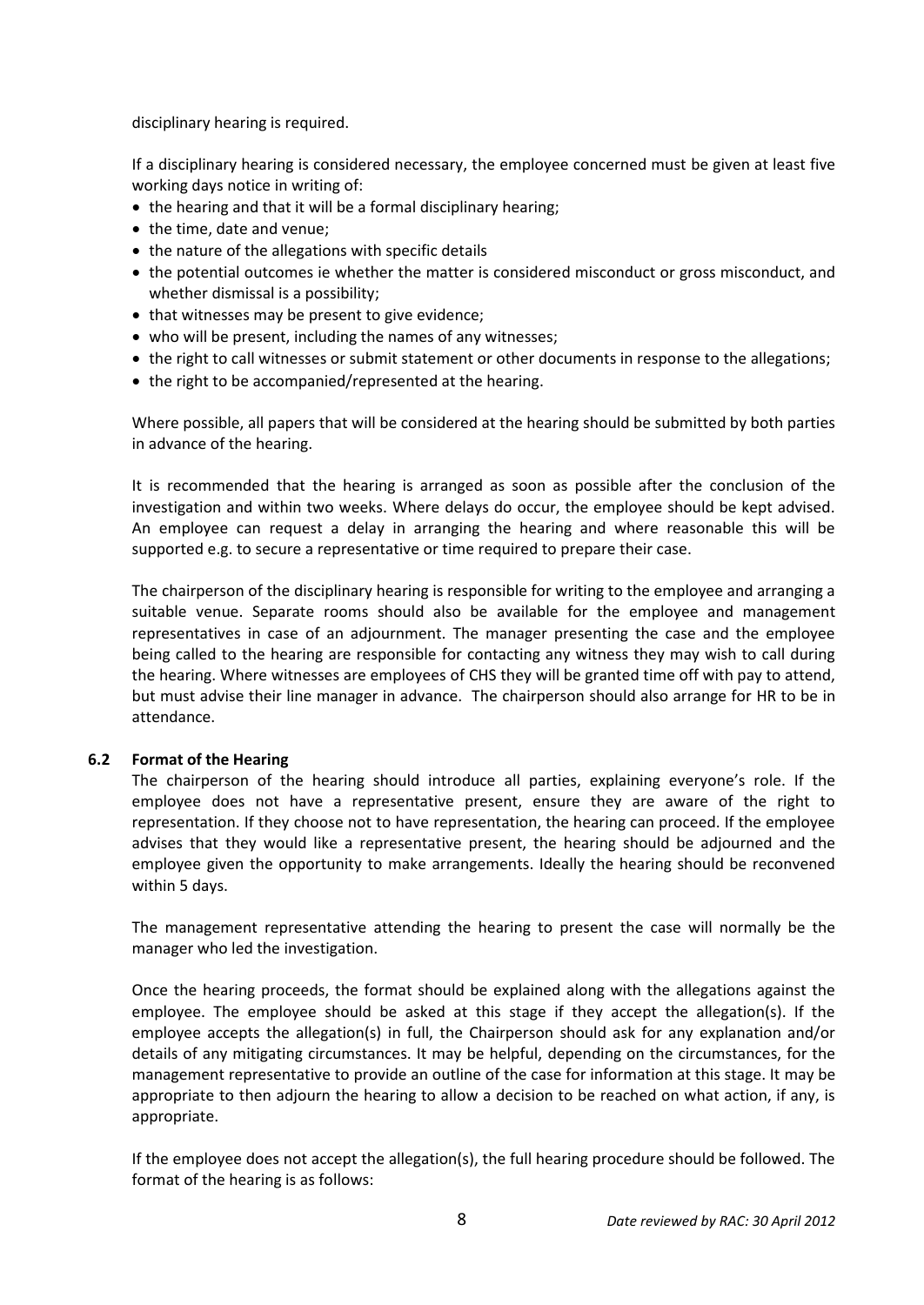- Management representative presents the case, including calling witnesses or presenting witness statements if appropriate. The employee or representative may then ask questions, and the Chairperson and HR Representative may ask questions.
- Employee or representative presents their response, including witnesses or statements as appropriate. The management representative, Chairperson and HR Representative may then ask questions.
- Management representative provides a summary of their case.
- Employee or representative provides a summary of their response.
- Hearing is adjourned, Management representative, employee and representative leave the room.
- Chairperson considers the decision with HR Representative.
- If any new facts emerge during the hearing, the Chairperson may stop the hearing and request further investigation if this is required.
- All parties are asked to return and the decision is given, providing an explanation of why the decision has been reached. Where a warning has been given, the employee should be advised how long this will remain on their record, and of the right of appeal. In some cases the decision may not be reached straight away, and this should be explained to the employee, advising when it will be provided.
- In all cases the decision should be provided in writing within 5 working days, together with confirmation of the right of appeal and the process to be followed.

### **6.3 Disciplinary Outcomes**

The purpose of the hearing is to determine if a disciplinary case exists, and if it does, what action if any is appropriate. The possible outcomes are as follows:

- no further action
- non-disciplinary action such as counselling, training or other support
- written warning for less serious misconduct or where informal counselling has failed to achieve required improvement in behaviour
- final written warning for more serious misconduct or where further misconduct occurs whilst a written warning is still current
- action short of dismissal an alternative to dismissal such as demotion or transfer, such as in cases of harassment. The employee may be compulsorily transferred to another post without protection of pay. This will be applied with a final written warning.
- dismissal with notice where further misconduct occurs whilst a final warning is still current ie an accumulation of warnings
- summary dismissal where gross misconduct is established.

Disciplinary action is cumulative. Where an employee currently has a live disciplinary warning on their record, this should be used to determine any future action. For example, if an employee has a current written warning, any further act of misconduct will normally result in a final written warning.

A warning may be issued at any level depending on the seriousness of the issue, not necessarily starting at a written warning. The action taken will depend on the seriousness of the misconduct, the employee's current disciplinary record and any other relevant factors.

The following points should be considered before deciding on the appropriate level of disciplinary action:

- The seriousness of the incident
- The disciplinary action applied in similar cases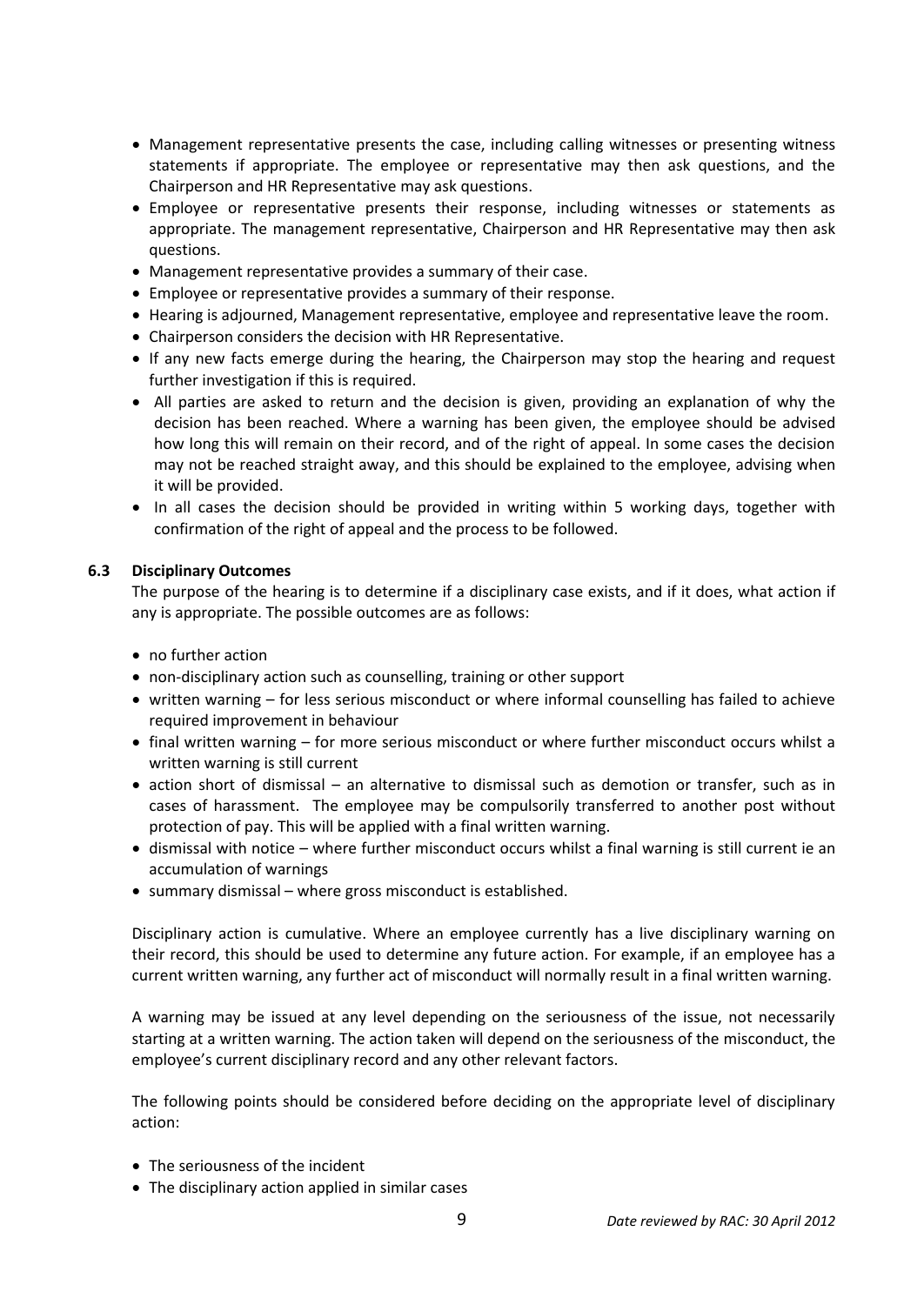- The employee's current disciplinary record and length of service
- Any mitigating circumstances
- Relevant advice from HR on employment law and case law.

### **6.4 Drug or Alcohol Addiction**

An employee may provide mitigating circumstances relating to a drug or alcohol problem. In such cases the hearing should be adjourned to allow for advice from HR and, where appropriate, Occupational Health. Normally support would be provided to the employee and any decision in reference to disciplinary action would remain pending should there be any lapse in the agreement around support.

### **6.5 Duration of Warnings and Retention on Personal File**

Warnings will remain current and be admissible against further misconduct as follows:

Written Warning: 6 months Final Written Warning: 12 months

Warnings cease to be "live" following the specified period of satisfactory conduct, and should therefore be disregarded for future disciplinary purposes. In certain circumstances an employee's expired disciplinary record may be taken into account. This may be the case where an employee's conduct is satisfactory for the period that the warning is in force but becomes unsatisfactory thereafter. Where a pattern of behaviour emerges, the expired disciplinary record can be considered in deciding on a future warning.

All reference to any disciplinary record will be removed from the employee's personal file after the warning lapses.

### **6.6 Dismissing an Employee**

Under this procedure, an employee should normally be given a final written warning before dismissal is considered. However, there may be cases of gross misconduct so serious that dismissal without previous warning is appropriate. Acts which constitute gross misconduct are those resulting in a serious breach of contractual terms where CHS is unable to tolerate the continued employment of the individual. Examples of gross misconduct are outlined in Appendix A.

When the decision is taken to dismiss, this must be clearly stated on the disciplinary letter along with the date on which the dismissal is effective. The employee must also be advised whether this is a summary dismissal (which means without notice or payment in lieu of notice, as a result of the seriousness of the misconduct), or due to an accumulation of previous warnings. An employee dismissed due to an accumulation of previous warnings will be entitled to payment in lieu of notice and payment in lieu of outstanding annual leave.

### **6.7 Notifying the Employee of the Outcome**

The employee must be notified in writing of the outcome of the disciplinary hearing within 5 working days of the hearing. The letter must cover the following areas:

- Date of the disciplinary hearing and who was present
- The precise allegations against the employee
- The summary of the case for and against the employee
- The findings of the hearing
- The level of the warning ie written or final written, and how long it will remain live on the employee's record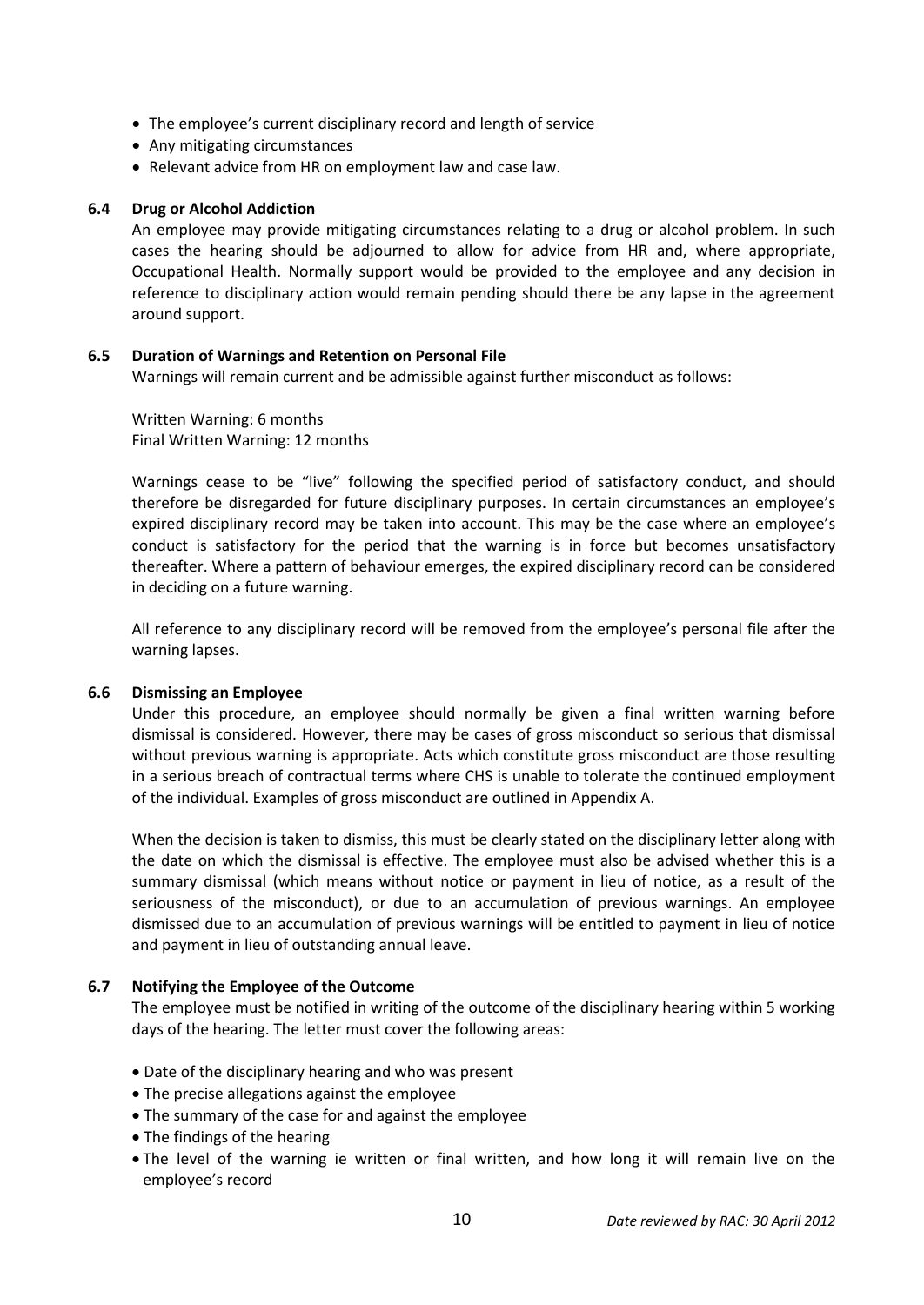- Any previous disciplinary warnings which are currently live that have been used in making the decision
- What improvement is expected and the timescales for this
- What future disciplinary steps may be taken if further disciplinary action is required during the period of the current warning
- The employee's right to appeal, to whom and the timescales.

A copy of this letter must be retained in the employee's personal file.

# **7. Appeals**

# **7.1 Right of Appeal**

Every employee has the right to appeal against disciplinary action, and must be advised of this in writing following the disciplinary hearing. Appeals must be made in writing to the HR Shared Services Team within 10 working days of receipt of the written decision of the hearing. Appeals should outline the grounds for the appeal. Appeals made outwith the timescale will not normally be considered.

# **7.2 Levels of Appeal**

Appeals against written or final written warnings will be heard by a Director with no previous involvement in the case. Appeals will normally be heard within 20 working days of submission of the appeal. The employee has no further right of appeal beyond this hearing.

Appeals against dismissal will be heard by a Director with no previous involvement in the case or by the Chief Executive/National Convener. Appeals will normally be heard within 20 working days of submission of the appeal. The employee has no further internal right of appeal beyond this hearing.

### **7.3 Arranging an Appeal**

The Chairperson of the appeal hearing is responsible for writing to the employee and arranging a suitable venue. Separate rooms should also be available for the employee and management representatives in case of an adjournment. As with the hearing, the employee and management representatives are responsible for contacting any witness they may wish to call during the appeal. The chairperson should also contact HR to arrange for an HR representative to be in attendance.

The Chairperson of the disciplinary hearing (who made the original decision) and the employee who has raised the appeal must be advised of the arrangements at least 5 days in advance of the appeal hearing. The employee must also be advised of their right to representation at the appeal hearing.

### **7.4 Format of the Appeal Hearing**

The chairperson of the appeal should introduce all parties and explain their roles. Generally the management representative attending the appeal will be the chairperson of the original hearing. The format of the appeal hearing is as follows:

- Employee or representative presents their appeal, including calling witnesses or presenting witness statements if appropriate. The management representative may then ask questions, and the Chairperson and HR representative may ask questions.
- Management representative presents their information, including witnesses or statements as appropriate. The employee or their representative, Chairperson and HR representative may then ask questions.
- Employee or representative provides a summary of their appeal.
- Management representative provides a summary of the case.
- Hearing is adjourned, Management, employee and representative leave the room.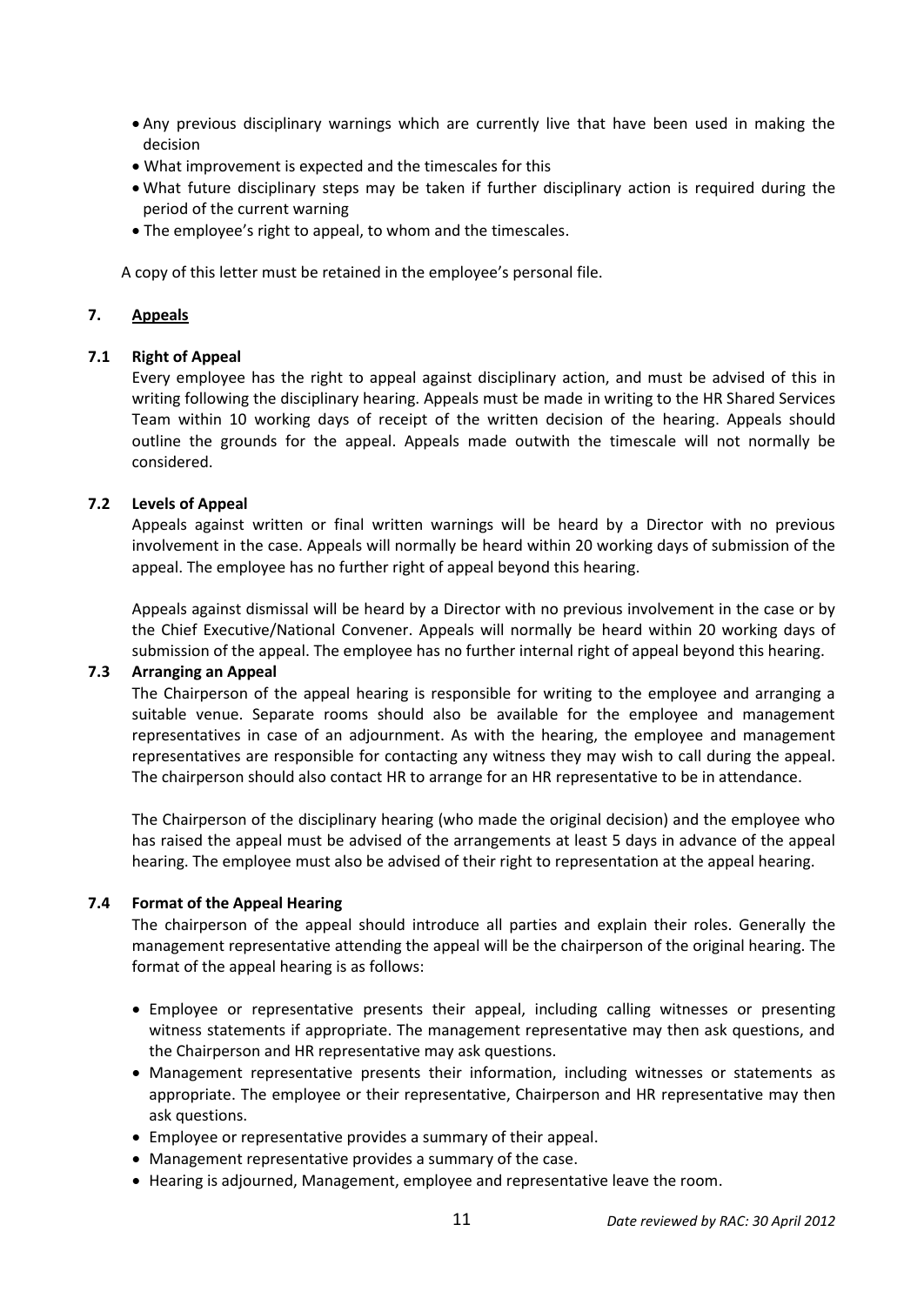- Chairperson considers the decision with HR representative.
- All parties are asked to return and the decision together with a brief explanation is given.

The appeal hearing is not a re-run of the original hearing. It is simply an opportunity for the employee to question the fairness of the decision, the level of warning applied, or the facts the decision was based on. The basis for the appeal hearing is the employee outlining the reasons why they are appealing.

Ideally there should be no new facts introduced at the appeal, but it may be necessary to consider new information presented in the interests of fairness. However, the employee should be asked to explain why these new facts were not presented at the original hearing.

### **7.5 Outcome of the Appeal**

The chairperson will consider the facts of the appeal, taking advice from HR as required. The decision will be one of the following:

- Uphold the employee's appeal
- Uphold the employee's appeal in part
- Not to uphold the employee's appeal reject the appeal.

If the chairperson is unable to make a decision at the time of the appeal hearing, the decision may be postponed for further advice and consideration.

# **7.6 Notifying the Employee of the Appeal Outcome**

The appeal chairperson is responsible for confirming the decision in writing to the employee within 5 working days of the appeal hearing. The letter should include:

- The date of the appeal hearing
- Who was present
- The reason the appeal was raised by the employee
- The decision, upholding or not upholding the appeal
- The future action which will be taken as a result of the decision, eg remove a warning from the employee's record, re-instatement, confirmation of the warning which applies and how long it will be live, etc.

A copy of the letter must be held on the employee's personal file.

### **8. Senior Management Team**

- 8.1 Where disciplinary allegations are made about the Chief Executive, the matter will be referred in the first instance to the Chair of the Board who will undertake the investigation or make appropriate arrangements for an investigation to be carried out.
- 8.2 In the event of a formal disciplinary hearing involving the Chief Executive the hearing will be chaired by the Chair or members of the Audit Committee. Any subsequent appeal should be made directly to the Scottish Ministers as per Schedule 1, Paragraph 8(8) of the Children's Hearings (Scotland) Act 2011.

### **9. Review**

9.1 This policy will be reviewed by the Director of Finance & Corporate Services regularly to ensure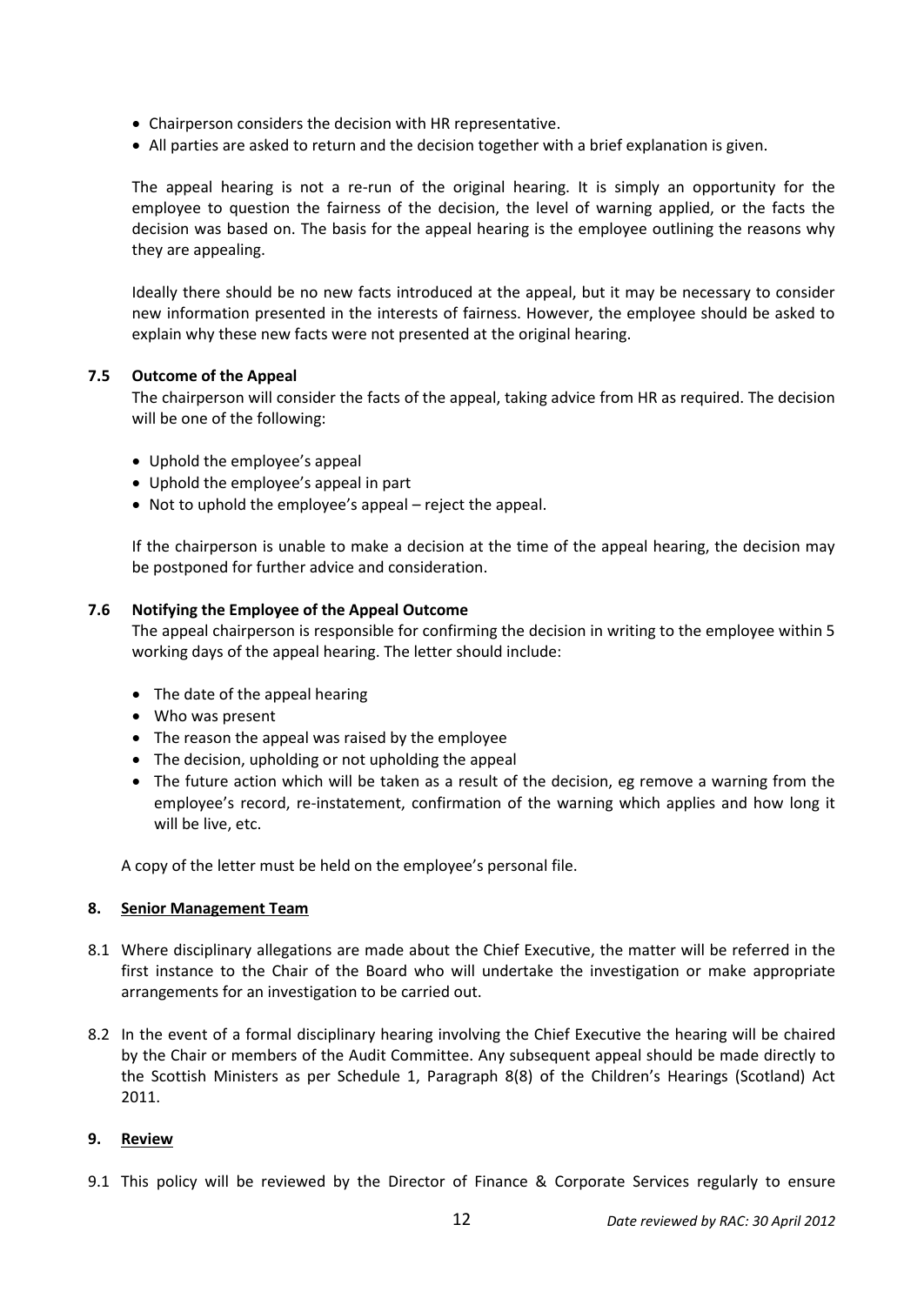continued compliance with legislation and best practice. CHS or appropriate staff representatives may propose amendments at any time by writing to the Director of Finance & Corporate Services.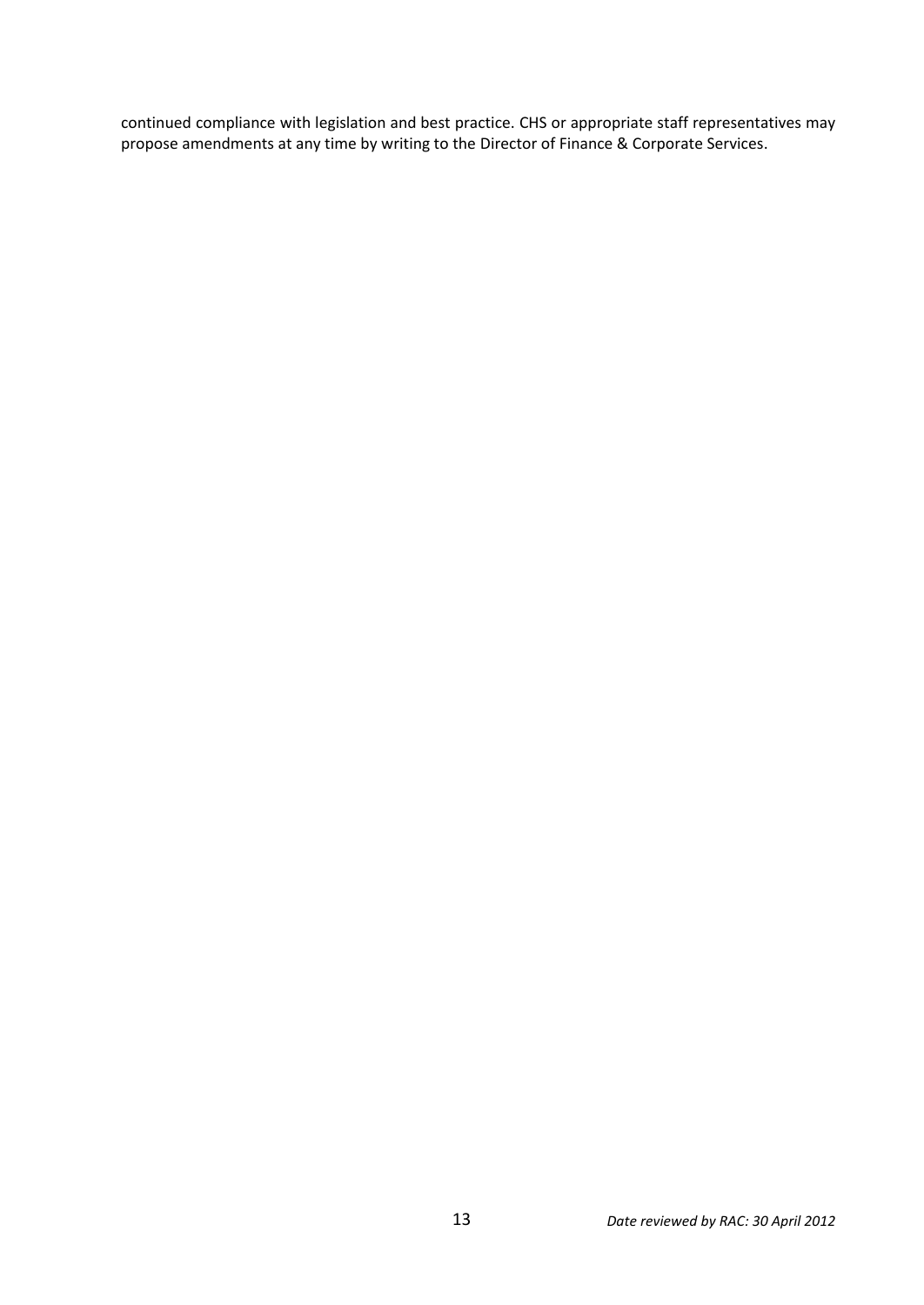# **Misconduct**

The following list is neither exclusive nor exhaustive, but is indicative of the types of behaviour which may result in action short of dismissal being taken:

- Unauthorised absence from work
- Persistent poor timekeeping
- Persistent and unrelated short-term sickness absence
- Carelessness or negligence in carrying out the duties of the post
- Refusal to obey reasonable instructions or otherwise fulfil the contractual obligations of the post
- Abusive or threatening behaviour to any person while engaged on CHS business
- Careless damage to CHS property
- Less serious discriminatory acts inconsistent with CHS's Equal Opportunities policy
- Less serious acts of bullying, harassment or victimisation inconsistent with CHS's Dignity at Work policy
- Less serious breach of safety rules
- Unauthorised disclosure of personal information in breach of CHS's information security policy and data protection legislation

#### **Gross Misconduct**

The following list is indicative of the types of behaviour which may be found to be gross misconduct and will normally result in dismissal:

- Gross carelessness or negligence in carrying out the duties of the post
- Theft or attempted theft of CHS property or other property whilst on CHS business
- Dishonest or fraudulent acts
- Wilful damage or misuse of CHS property or resources
- Unauthorised use of CHS property or resources
- Wilful breach of safety rules
- Physical or indecent assault on any person whilst engaged on CHS business
- Grossly indecent, abusive or threatening behaviour to any person whilst engaged on CHS business
- Wilful provision of false or misleading information or non-disclosure of information during the recruitment process or subsequent employment which materially affects the contract of employment
- Serious breach of CHS's code of conduct
- Failure to adhere to CHS's Internet & Email and Information Security Policies including accessing, downloading, storing or forwarding inappropriate material from the Internet or via email
- Wilful breach of confidentiality or abuse of authority vested in the post
- Criminal conviction/civil liability or other unacceptable conduct which renders the employee unsuitable for the duties of the post, whether or not the conduct occurred whilst at work
- Serious discriminatory or bullying/harassing acts inconsistent with CHS's Equal Opportunities or Dignity at Work Policies
- Incapacity to carry out the duties of the post due to consumption of alcohol or drugs.
- Inappropriate use of social networking sites e.g., posting derogatory or offensive comments on the internet and social networking sites such as Facebook, Twitter etc about the CHS or a work colleague